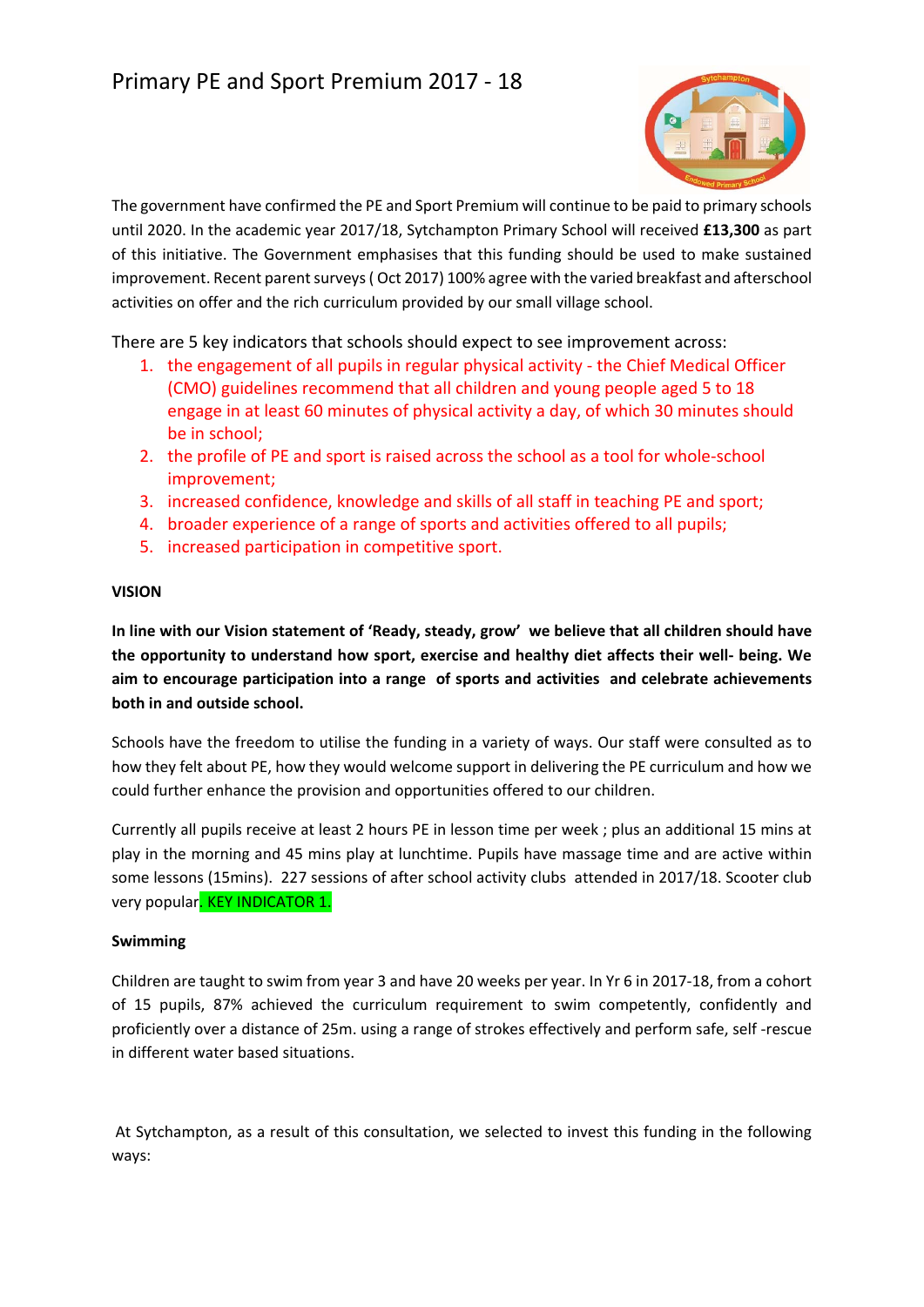## **Specialist Teaching:**

Following the resignation of our specialist PE coordinator staff, who had supported staff to deliver PE across the school, staff now felt confident to deliver PE lessons that challenge and stimulate all pupils regardless of their physical ability and motivation for sport. Staff have also had the opportunity to work alongside specialist coaches giving them targeted professional development opportunities. From Autumn 2017 a new PE coordinator (RQT) has been supported by the Headteacher and has been encouraged to attend PE liaison meetings, and build upon her subject leader role through district training.

Planning for all staff has also been enhanced by purchasing a scheme of PE planning, across all key stages : 'The Power of PE' and this has been trialled for the Autumn term and very well received by all staff.

**Target 2017/18 : To train and develop a new member of staff to co-ordinate P.E. to evaluate new scheme of work and assessment for PE . TARGET ACHIEVED; REFERENCE KEY INDICATOR 3. MONTORING TO CONTINUE 2018/19.** 

**See example below:** 

Explanation of P.E Assessment Policy

Each year group works towards the development of key areas, these key areas are found in the supplied 'P.E Outcomes'.



The Power of P.E! **P.E Outcomes** for Year 1



- 1. Throw and catch displaying a degree of competency, in isolation and in varied environments
- 2. Demonstrate changes of direction, level & speed
- 3. Show an awareness of how the body functions/changes during exercise
- 4. Repeat and Perform sequences of movements
- 5. Displays development in the FUNdamentals of movement (Jog, Sprint, Jump, Hop, Weight on Hands, Balance  $\&$  Coordination)
- 6. Uses FUNdamentals of movement to achieve success in competitive environments, individually and as a team
- 7. Show competence in one stroke when swimming
- 8. With guidance participate displaying respect, fair play and working well with others

### **Sports Partnership:**

 The **Droitwich Cluster Sports Partnership** enables our pupils to experience competitive and noncompetitive sporting activities in a varied range of sports. We pay for the services of a Pyramid Link Teacher to organise events and training. Our pupils have the opportunity to compete against local schools in regional competitions, which offers a valuable experience in participating in activities and environments that cannot be replicated in school. In many cases, these activities serve as excellent opportunities for our pupils to integrate with pupils from other settings whom will eventually become their peers at secondary school. These experiences show that with a targeted approach our pupils can raise their self-esteem, self-belief and interest in sporting activities which positively impacts upon their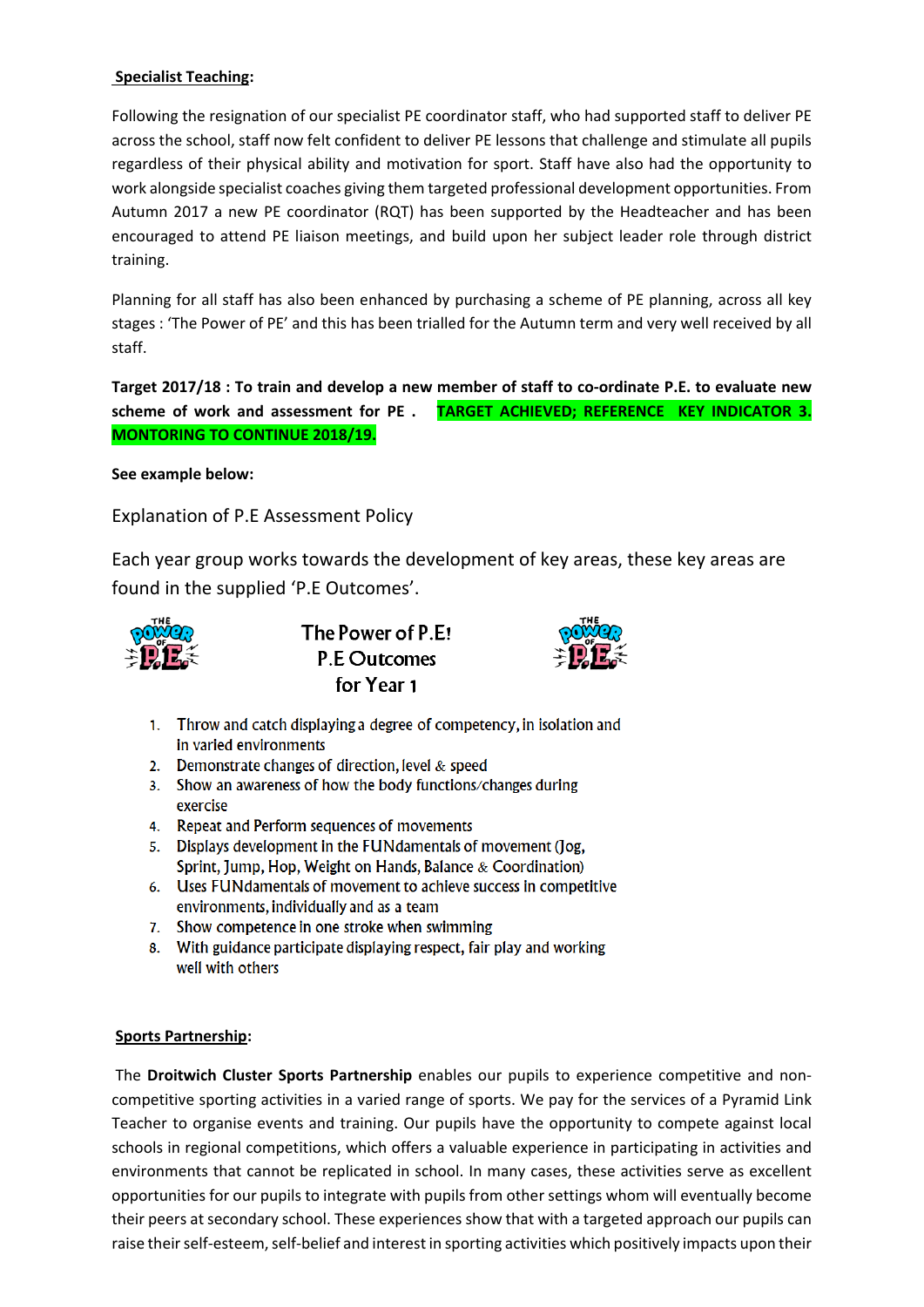learning within school. We also compete with **local private schools** and have now developed links with primary schools in the area, now that we have a year 6 cohort. See attached appendix of events attended.

**Target 2017/18 : To further develop upper KS2 fixtures in a range of sports.** 

## **TARGET ACHIEVED THROUGH PARTICIPATION AT PYRAMID EVENTS REFERENCE KEY INDICATORS 4 AND 5. THE SCHOOL HAS BEEN AWARDED SILVER SCHOOL GAMES AWARD IN 2018.**

**Pictures show: Football skills and KS1 Gymnastics festival hosted at Sytchampton** 





 **Sports Coaching**: After-school clubs are offered to all pupils. These enable pupils to experience and enjoy various sports that they may otherwise not participate in. Pupils are enthusiastic regarding the opportunity to participate and effective relationships are developed between the pupils involved. We use a combination of specialist coaches and our own teachers and play supervisors.

The increase in funding as enabled us to evaluate other providers to enhance **our lunchtime offer**. We have tried 3 new providers over different periods in The Autumn term and in the Spring term we have employed the Aspire team who are offering **'Maths on the Move'** , active teaching for years R -4 as well as lunchtime games. This is following a successful 6 week FREE trial.

## **Target 2017/18 : To further develop the range of sports/activities on offer at lunchtime and after school.**

## **TARGET ONGOING AS DIFFERENT PROVIDERS ARE TRIALLED AND STAFF CLUBS PROVIDED. KEY INDICATOR 2 .**

**Lunchtime Active Play**: We have invested in equipment to improve physical activity at lunch and play times. One play supervisor is employed to organise games and activities and encourage all pupils to participate in physical activity and games. We also aim to improve part of the playground to create a safe ' all-weather' area for KS1 and after school club.

**Target : Further develop activities and develop play leaders with a larger group of Yr6 pupils** 

**TARGET ONGOING: LY 15 YEAR 6 SUPPORTED HOUSE COMPETITIONS, PROVIDED ACTIVITIES IN THE SUMMER LINKED TO A ENTREPRENEURAL PROJECT, HELPED TO RUN OUR SPORTS DAY, PROVIDED SUPPORT AT PYRAMID EVENTS ONSITE EG. GYM FESTIVAL.KEY INDICATOR 4**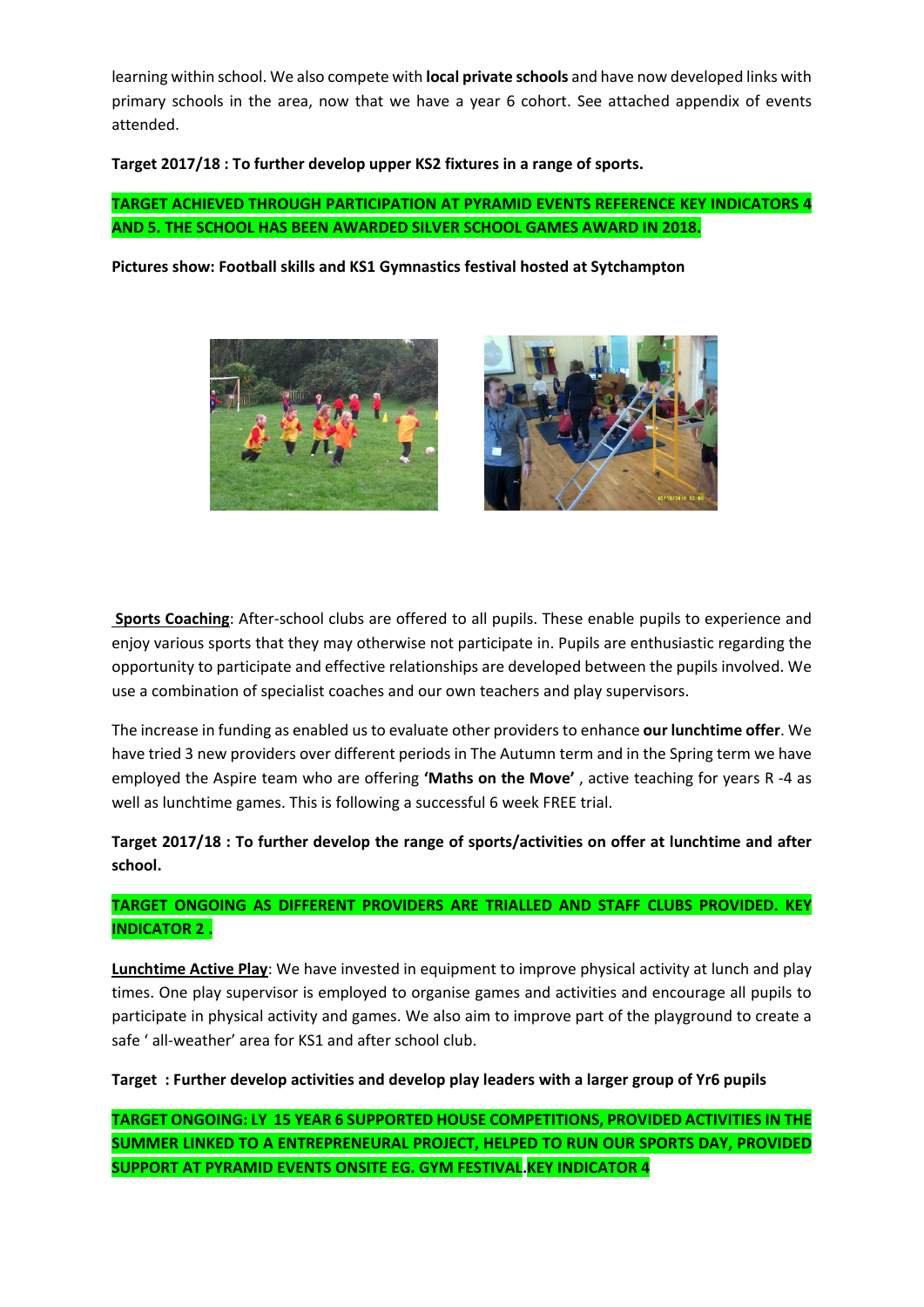**CHILDREN ENJOYING OUR EXTENSIVE GROUNDS.** 





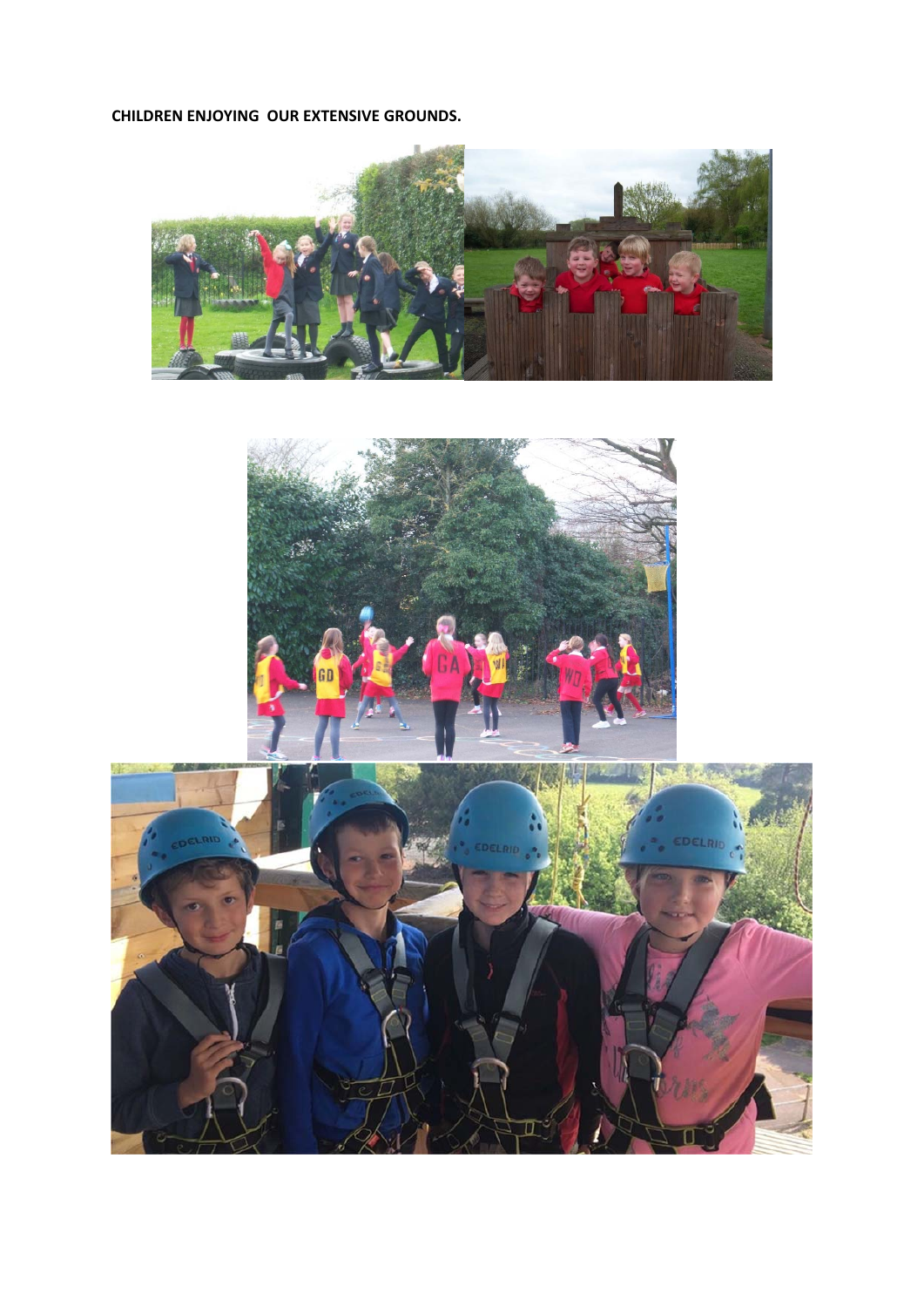# **Expenditure and Impact 2017/18**

| <b>Expenditure</b>                                                                                                                                                   | <b>Activity</b>                                                                                                                                                                                                                                                                                                                                                                                                                        | Impact                                                                                                                                                                                                                                                                                                   | <b>Sustainability</b>                                                                                                                        |
|----------------------------------------------------------------------------------------------------------------------------------------------------------------------|----------------------------------------------------------------------------------------------------------------------------------------------------------------------------------------------------------------------------------------------------------------------------------------------------------------------------------------------------------------------------------------------------------------------------------------|----------------------------------------------------------------------------------------------------------------------------------------------------------------------------------------------------------------------------------------------------------------------------------------------------------|----------------------------------------------------------------------------------------------------------------------------------------------|
| Training for new PE<br>Co-ordinator,<br>attendance at<br>meetings and<br>events.<br><b>INVOLVEMENT IN</b><br><b>LESSONS ACROSS</b><br>THE SCHOOL.<br>£2455<br>KI 1,3 | Training for RQT in co-<br>ordinator's role supported<br>by HT. To work alongside all<br>staff in the delivery of PE<br>scheme of work in order to<br>lead to a long term<br>sustainable improvement in<br>PE delivery and an emphasis<br>on healthy lifestyles for all<br>children.<br>This will be measured by<br>staff and pupil surveys, and<br>monitored regularly by<br>Headteacher/ PE co-<br>ordinator.<br><b>WHOLE SCHOOL</b> | Increased staff<br>confidence in the<br>delivery of PE.<br>New sports introduced<br>eg. badminton which<br>has led to badminton as<br>an after school club.<br>Assemblies have been<br>used to emphasis<br>healthy lifestyles using<br>Change 4 life resources.<br>Fitness challenge in KS2<br>Autumn 1. | Co-ordinator<br>increased<br>confidence and<br>impact due to<br>attendance at<br>meetings to keep<br>up to date and<br>share with staff.     |
| Purchase of 'The<br>Power of PE'<br>Scheme of Work<br>£350<br>KI 1,3                                                                                                 | To give staff a full scheme of<br>lesson planning/outcomes<br>and assessments from<br>Reception to year 6.<br><b>WHOLE SCHOOL</b>                                                                                                                                                                                                                                                                                                      | Increased confidence to<br>deliver all aspects of PE<br>and try new sports eg.<br>badminton. Staff<br>feedback positive.<br>Monitoring from HT<br>and co-ordinator.                                                                                                                                      | Monitoring cycle<br>for PE lessons.<br>Governor<br>involvement.                                                                              |
| Droitwich Pyramid<br>Cluster $-$ share the<br>cost of a specialist<br>PE Link Teacher -<br>£900<br>KI <sub>5</sub>                                                   | Link teacher coordinates<br>meetings with our PE<br>coordinator. Organises local<br>competitions to encourage<br>teamwork, resilience and fair<br>play. Provides further<br>training for staff if required.<br><b>WHOLE SCHOOL</b>                                                                                                                                                                                                     | Sytchampton pupils<br>accessed 7 out of 9<br>events attended -<br>along a range of<br>activities including<br>archery and cross<br>country. Sytchampton<br>hosted the Year1 Gym<br>festival attended by<br>groups from 6 schools.                                                                        | Calendar of<br>events<br>established and<br>attended by<br>different class<br>groups.                                                        |
| <b>Specialist Sports</b><br>Coaching - £800<br><b>Worcester Warriors</b><br><b>RFC</b><br>Worcestershire<br>Cricket Club<br>Kidderminster<br>Harriers<br>KI 4,3      | Provides staff training for PE<br>coordinator to enhance<br>provision.<br>Encourage pupils to<br>understand the importance<br>of healthy lifestyles and links<br>to extra-curricular activities.<br>Help with future delivery of<br>tag rugby and cricket in<br>school<br>KS <sub>2</sub>                                                                                                                                              | All KS2 pupils engaged<br>in tag rugby. At the end<br>of the summer term a<br>tag team<br>(10 pupils) represented<br>Worcs.<br>NQT confident to run<br>tag rugby after school<br>club with 15 pupils<br>attending for Autumn<br>term.                                                                    | Links with local<br>clubs well<br>established over<br>the last 5 years.<br>Encourages<br>pupils to attend<br>elite sports<br>outside school. |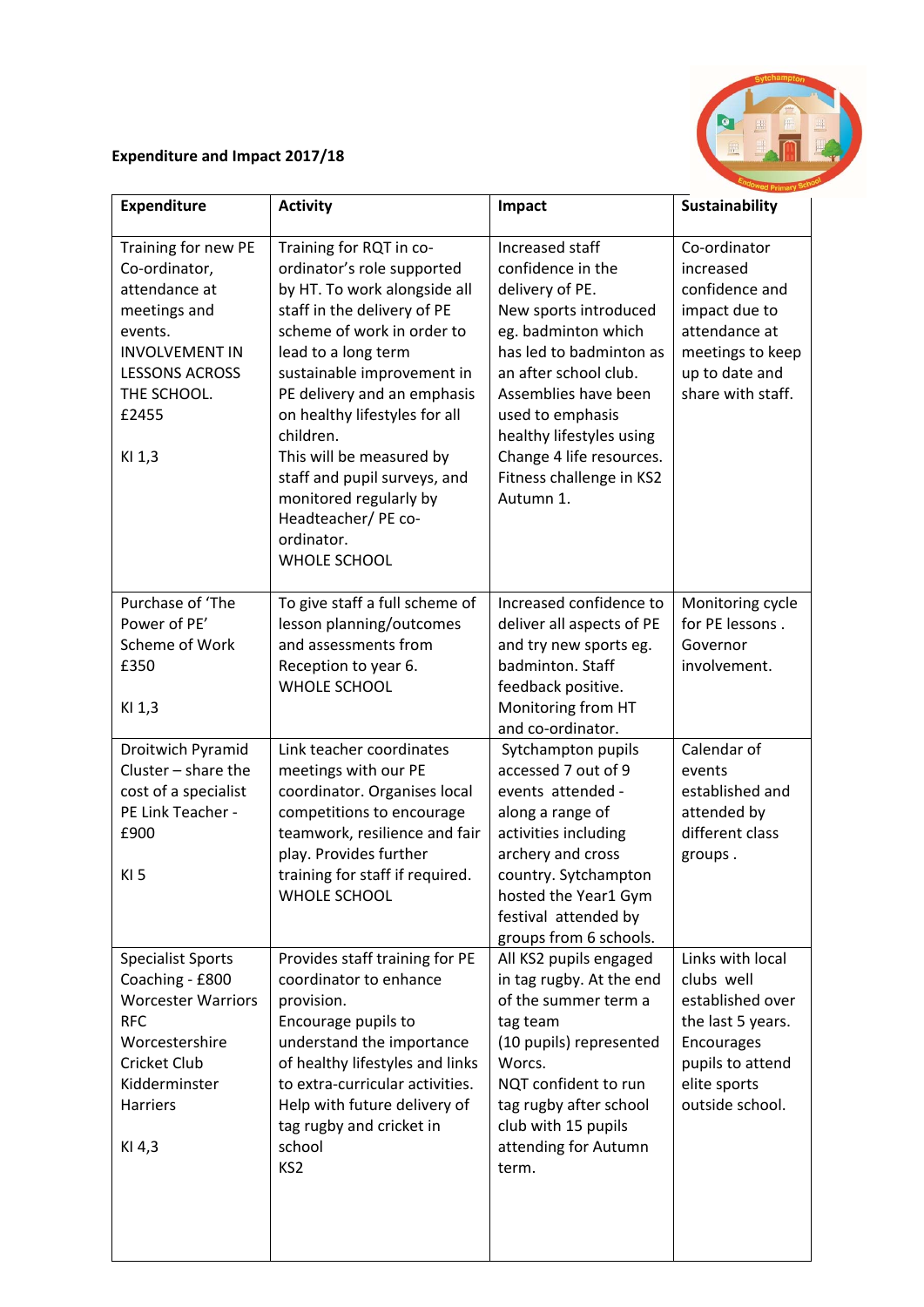| Maths on the Move<br>£2000<br>All day curriculum<br>time + lunchtime<br>and After school<br><b>Active Teaching</b><br>target<br>KI1, 4 | Following a successful free<br>trial of 6 weeks The Aspire<br>team have been employed<br>to enhance maths and PE in<br>curriculum time for<br>Reception $-$ yr 4.<br>Also offering games at<br>lunchtime and afterschool.<br><b>WHOLE SCHOOL</b>                                                                                                                                                                           | Support and training<br>for staff. Increased<br>engagement from<br>pupils (Aspire assess<br>the pupil's progress).<br>Increase the lunchtime<br>provision for groups of<br>pupils and the<br>opportunity to be<br>active.                                                          | Staff able to use<br>some activities in<br>lessons and link<br>PE with core<br>subjects.                          |
|----------------------------------------------------------------------------------------------------------------------------------------|----------------------------------------------------------------------------------------------------------------------------------------------------------------------------------------------------------------------------------------------------------------------------------------------------------------------------------------------------------------------------------------------------------------------------|------------------------------------------------------------------------------------------------------------------------------------------------------------------------------------------------------------------------------------------------------------------------------------|-------------------------------------------------------------------------------------------------------------------|
| Massage in School<br>Programme - £500                                                                                                  | An inclusive activity enjoyed<br>by all children to foster<br>physical development                                                                                                                                                                                                                                                                                                                                         | Calm children down<br>after busy lunchtime-<br>ready to learn. Paired                                                                                                                                                                                                              | Well established<br>over 5 years.<br>Supports<br>children to                                                      |
| K11, 3,4                                                                                                                               | through kinaesthetic motor<br>skills.<br>Includes staff and pupil<br>training and is delivered in<br>10 minute sessions daily.<br><b>WHOLE SCHOOL</b>                                                                                                                                                                                                                                                                      | activity encourages<br>pupils to work<br>together. Refresher<br>training every year<br>supports Staff CPD.                                                                                                                                                                         | understand<br>calming and<br>mindfulness<br>activities. TY Yr6<br>had SATs<br>support.                            |
| Lunchtime Active<br>Play                                                                                                               | Encourage pupils to be<br>healthy and active at<br>lunchtime with a specific<br>members of staff running                                                                                                                                                                                                                                                                                                                   | Equipment on the<br>playground has been<br>re-sited to ensure<br>better use of the hard                                                                                                                                                                                            | L/t clubs<br>attended well in<br>small school.<br>House events                                                    |
| £1000<br>To cover staff costs<br>and equipment<br>KI 1,4                                                                               | sports clubs.<br>Equipment to encourage<br>active play eg. skipping<br>groups, tennis, football.                                                                                                                                                                                                                                                                                                                           | playground. And better<br>access to the goal<br>posts.<br>Equipment purchased<br>termly.<br>Lunchtime groups<br>provided by staff:<br>netball, walking, dance.                                                                                                                     | popular and<br>ongoing eg.<br>Autumn House<br>football.                                                           |
| Wrap around care<br>$-£1500$<br>KI 1, 4                                                                                                | We offer a range of clubs<br>after school such as<br>Kidderminster Harriers,<br><b>Worcester Warriors, Fitness</b><br>and dance clubs. Whilst<br>these are partly funded by<br>our WAC income. The PPG is<br>used to enhance provision.<br>Change 4 Life introduced<br>with new funding as a Spring<br>term trial - following free<br>taster sessions in the<br>Autumn term.<br><b>OPTIONAL EXTRA</b><br><b>CURRICULAR</b> | 147 sports sessions<br>attended in 2016/17.<br>In 2017/18 this<br>increased to 227<br>sessions an increase of<br>54%<br>Range of sports on<br>offer: football, golf,<br>rounders, badminton,<br>and dance.<br>Scooter club popular<br>with all ages in Spring<br>and Summer terms. | Wrap around<br>care is well<br>established and<br>the sports club<br>offer from 3.15 -<br>4.15 well<br>supported. |
| Bell-boating - £400<br>Regatta entrance<br>and transport -<br>£180<br>KS <sub>2</sub><br>KI4                                           | Pupils in KS2 work together<br>as a team in the outside<br>classroom of the Droitwich<br>Canal system. Specialist<br>leader runs the session and<br>is supported by staff.                                                                                                                                                                                                                                                 | New staff attended this<br>year (CPD) session also<br>linked to KS2 topic on<br>rivers and the water<br>cycle. Increased<br>understanding of the                                                                                                                                   | This is an annual<br>activity<br>culminating in<br>the summer<br>regatta-                                         |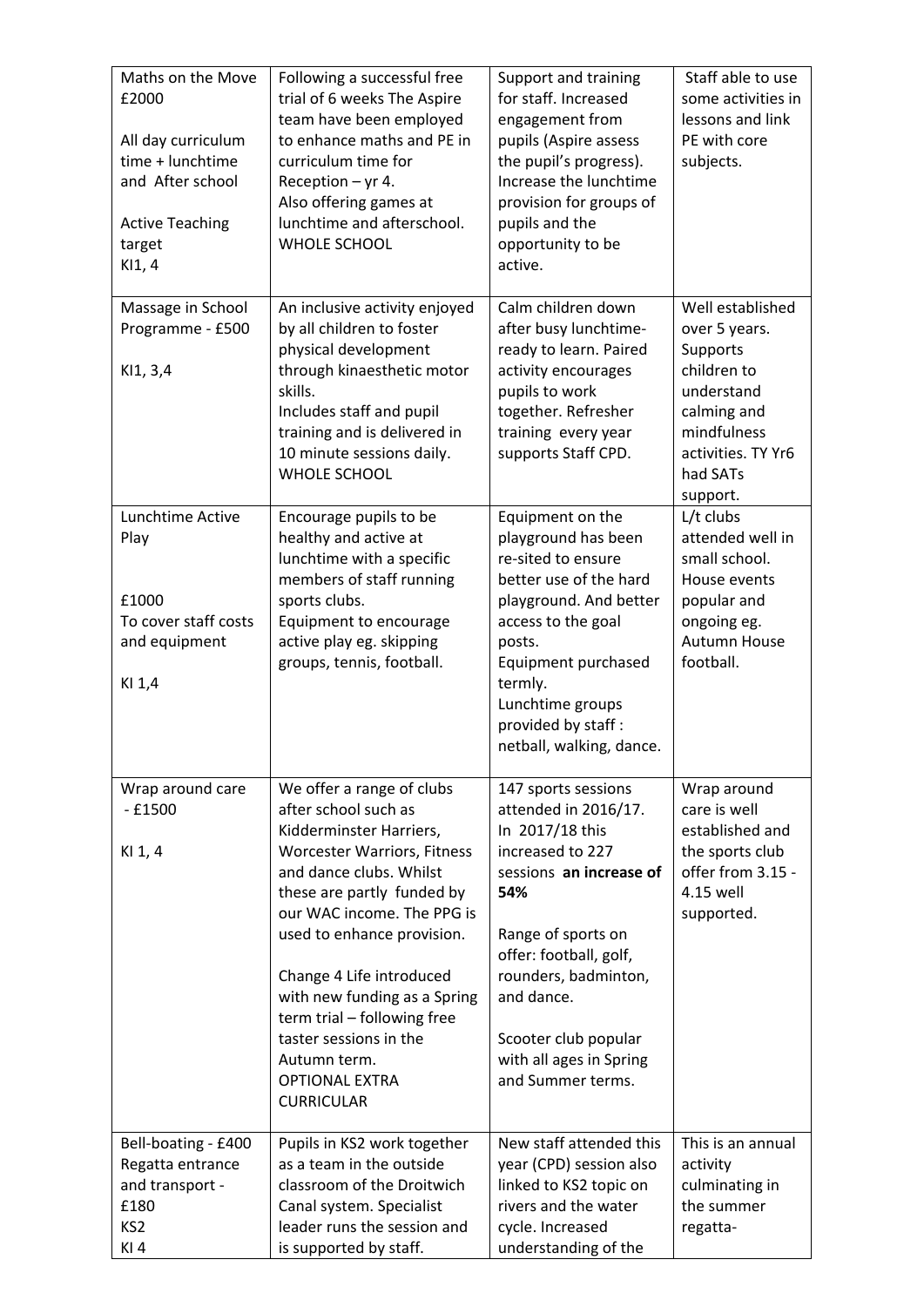|                                                                                                                                                                                                                    |                                                                                                                                                                                                                                      | local river and locks<br>system.                                                                 | attended by 25<br>pupils                                                            |
|--------------------------------------------------------------------------------------------------------------------------------------------------------------------------------------------------------------------|--------------------------------------------------------------------------------------------------------------------------------------------------------------------------------------------------------------------------------------|--------------------------------------------------------------------------------------------------|-------------------------------------------------------------------------------------|
| Transport to<br>competitions -<br>£1000<br>KI <sub>5</sub>                                                                                                                                                         | Festivals and games within<br>the Droitwich pyramid and<br>north Worcestershire.<br>Funding is provided due to<br>our rural location and<br>removes barriers to<br>participation. We aim to<br>make competitions fully<br>inclusive. | All pupils able to access<br>sporting events.<br>Reducing reliance upon<br>parents to transport. | The grant allows<br>us to attend<br>events without<br>having to rely on<br>parents. |
| Improvement to<br>grounds.<br>1700<br>K12                                                                                                                                                                          | Maintenance to grounds and<br>marking eg. running track,<br>allows safe play areas across<br>our extensive site.                                                                                                                     | All weather surfaces in<br>KS1 relieves pressure<br>on the playground.                           | Ongoing<br>maintenance and<br>safety of<br>extensive<br>grounds.                    |
| <b>TOTAL ALLOCATED</b><br>£12,785                                                                                                                                                                                  | C/F £515 for staff PE<br>outerwear.                                                                                                                                                                                                  |                                                                                                  |                                                                                     |
| <b>Future targets for</b><br>2018-19<br>To assess feasibility<br>of employing a PE<br>Apprentice.<br>Further develop and<br>improve the<br>outdoor play area.<br>Further CPD for<br>staff and PE co-<br>ordinator. |                                                                                                                                                                                                                                      |                                                                                                  |                                                                                     |

#### **Activities attended in 2017:**

| <b>MONTH</b>       | <b>ACTIVITY</b>                  | NUMBERS ATTENDING    |
|--------------------|----------------------------------|----------------------|
| <b>SEPT</b>        | <b>KS2 TENNIS( PYR)</b>          | 28                   |
| <b>OCT</b>         | YR 2 MULTISKILLS ( PYR)          | 19                   |
| <b>AUTUMN TERM</b> | <b>MATHS ON THE MOVE</b>         | 3 SESSIONS 75 PUPILS |
| <b>DEC</b>         | NETBALL AT R.G.S.                | 14 GIRLS             |
|                    | <b>INDOOR HOCKEY (PYR)</b>       | 24                   |
| <b>JAN</b>         | <b>WORCESTER WARRIORS TAG</b>    | 53                   |
|                    | ARCHERY (PYR)                    | 12                   |
| <b>FEB</b>         | NETBALL/FOOTBALL AT KINGS        | 29 YRS 3/4           |
|                    | <b>HAWFORD</b>                   |                      |
|                    | <b>NETBALL MATCH</b>             | 14 (KS2)             |
|                    | <b>GYMNASTICS FESTIVAL (PYR)</b> | 15                   |
| <b>MARCH</b>       | <b>CROSS COUNTRY (PYR)</b>       | 8                    |
| APRIL              | <b>BELLBOATING</b>               | 25                   |